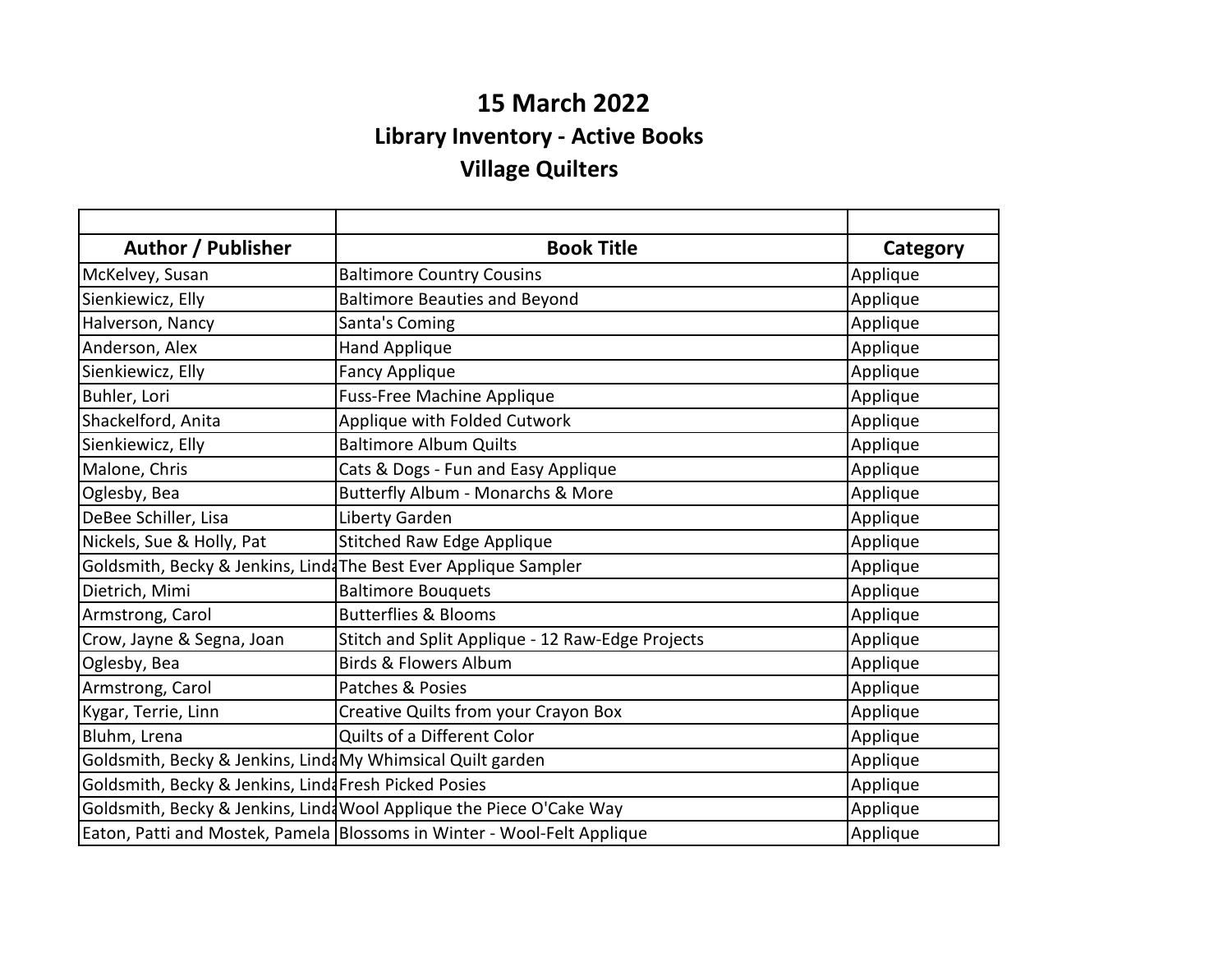| Hohag, Linda                  | <b>Critter Caboodle</b>                               | Applique     |
|-------------------------------|-------------------------------------------------------|--------------|
| <b>Blackbird Designs</b>      | <b>Garden Club</b>                                    | Applique     |
| Tomaszewski, Cynthia          | <b>Garden Party</b>                                   | Applique     |
| Sitar, Edyta                  | Hop To It                                             | Applique     |
| White, Tonee                  | Appliquilt - Whimsical One-Step Applique and Quilting | Applique     |
| Paquin, Barbie Jo             | Calendar Cats - Month by Month Antique Blocks         | Applique     |
| Burniston, Carol              | <b>Whimsical Quilts</b>                               | Applique     |
| Hill, Michele                 | <b>William Morris in Applique</b>                     | Applique     |
| Morton, Jo                    | <b>Prairie Flowers Encore</b>                         | Applique     |
| Norton, Alissa (Editor)       | <b>Free Expression</b>                                | Art          |
| Bolton, Patricia              | The Quilting Arts Book                                | Art          |
| Kemshall, Linda & Laura       | The Painted Quilt                                     | Art          |
| Wiener, L. L. & Nancy Zieman  | Photo-Inspired Art Quilts                             | Art          |
| Krentz, Jan                   | Diamond Quilts & Beyond                               | Art          |
| Colvin, Joan                  | Nature's Studio                                       | Art          |
| Davila, Jane & Elin Waterston | Art Quilt Workbook                                    | Art          |
| Durhin, Pat                   | <b>Mosaic Picture Quilts</b>                          | Art          |
| Olson, Barbara                | Journey of An Art Quilter                             | Art          |
| Wood, Julia C.                | Fabric Photo Play                                     | Art          |
| Pignatelli, Vikki             | Quilting by Improvisation                             | Art          |
| McDowell's, Ruth B.           | Design Workshop                                       | Art          |
| Crone, LindA                  | Fabric Landscapes by Machine                          | Art          |
| Wasilowski, Laura             | Fusing Fun - Fast Fearless Art Quilts                 | Art          |
| Wells, Jean & Valori          | Intuitive Color & Design                              | Art          |
| Carlson, Susan                | Free-Style Quilts                                     | Art          |
| <b>Walter and Graves</b>      | <b>Contemporary Quilting</b>                          | Art          |
| Eckmeier, Karen               | <b>Accidental Landscapes</b>                          | Art          |
| Missouri Star                 | Block 2018 Vol 5, Issue 6                             | <b>Block</b> |
| Missouri Star                 | Block 2014 Vol 1, Issue 1                             | <b>Block</b> |
| Missouri Star                 | Block 2014 Vol 1, Issue 2                             | <b>Block</b> |
| Missouri Star                 | Block 2014 Vol 1, Issue 3                             | <b>Block</b> |
| Missouri Star                 | Block 2014 Vol 1, Issue 4                             | <b>Block</b> |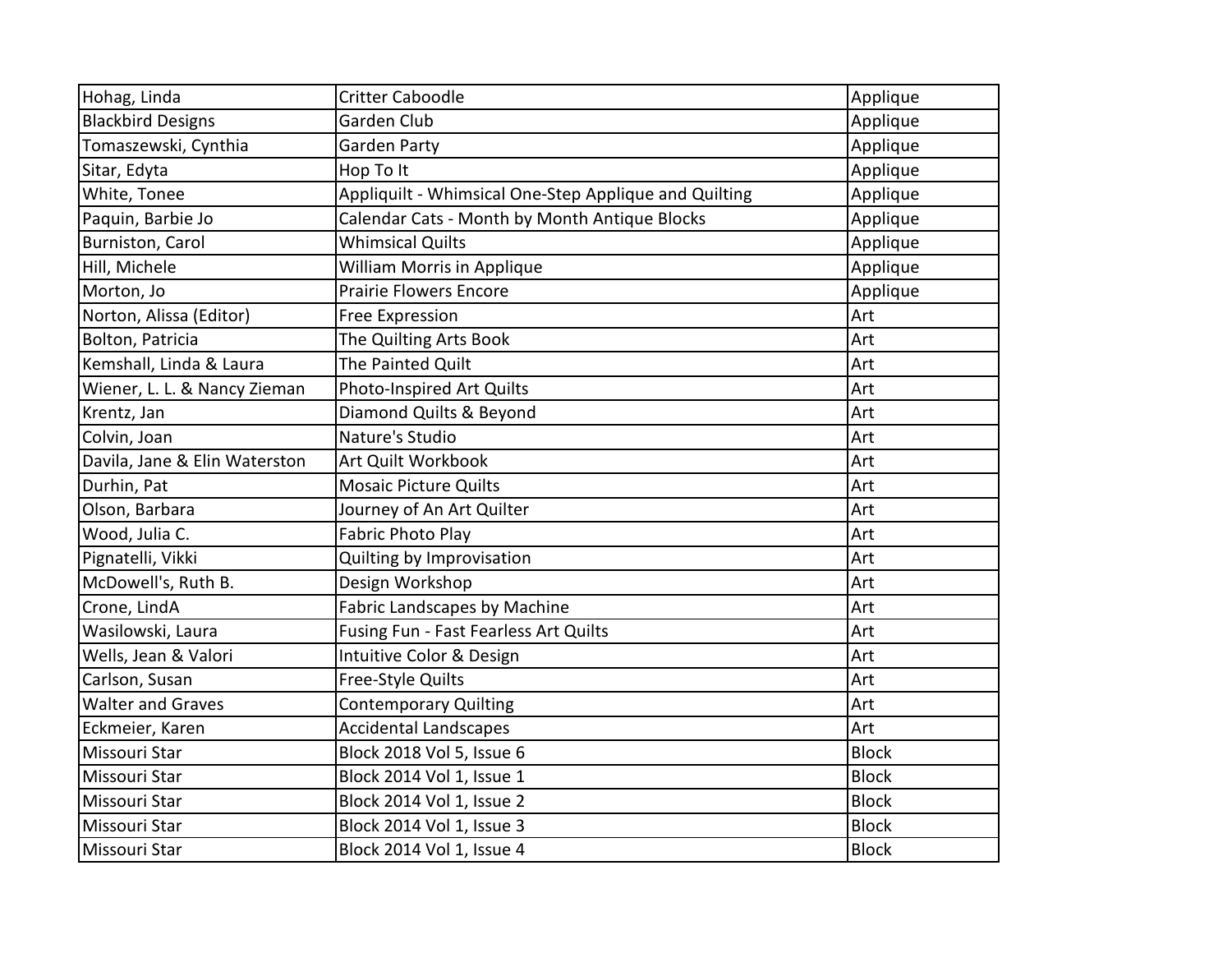| Missouri Star | Block 2014 Vol 1, Issue 6 | <b>Block</b> |
|---------------|---------------------------|--------------|
| Missouri Star | Block 2015 Vol 2, Issue 1 | <b>Block</b> |
| Missouri Star | Block 2015 Vol 2, Issue 2 | <b>Block</b> |
| Missouri Star | Block 2015 Vol 2, Issue 3 | <b>Block</b> |
| Missouri Star | Block 2015 Vol 2, Issue 4 | <b>Block</b> |
| Missouri Star | Block 2015 Vol 2, Issue 5 | <b>Block</b> |
| Missouri Star | Block 2015 Vol 2, Issue 6 | <b>Block</b> |
| Missouri Star | Block 2016 Vol 3, Issue 1 | <b>Block</b> |
| Missouri Star | Block 2016 Vol 3, Issue 2 | <b>Block</b> |
| Missouri Star | Block 2016 Vol 3, Issue 3 | <b>Block</b> |
| Missouri Star | Block 2018 Vol 5, Issue 4 | <b>Block</b> |
| Missouri Star | Block 2019 Vol 6, Issue 1 | <b>Block</b> |
| Missouri Star | Block 2016 Vol 3, Issue 6 | <b>Block</b> |
| Missouri Star | Block 2016 Vol 3, Issue 5 | <b>Block</b> |
| Missouri Star | Block 2017 Vol 4, Issue 1 | <b>Block</b> |
| Missouri Star | Block 2017 Vol 4, Issue 2 | <b>Block</b> |
| Missouri Star | Block 2017 Vol 4, Issue 3 | <b>Block</b> |
| Missouri Star | Block 2018 Vol 5, Issue 1 | <b>Block</b> |
| Missouri Star | Block 2018 Vol 5, Issue 5 | <b>Block</b> |
| Missouri Star | Block 2018 Vol 5, Issue 3 | <b>Block</b> |
| Missouri Star | Block 2016 Vol 3, Issue 4 | <b>Block</b> |
| Missouri Star | Block 2019 Vol 6, Issue 4 | <b>Block</b> |
| Missouri Star | Block 2019 Vol 6, Issue 2 | <b>Block</b> |
| Missouri Star | Block 2019 Vol 6, Issue 3 | <b>Block</b> |
| Missouri Star | Block 2019 Vol 6, Issue 5 | <b>Block</b> |
| Missouri Star | Block 2019 Vol 6, Issue 6 | <b>Block</b> |
| Missouri Star | Block 2017 Vol 4, Issue 5 | <b>Block</b> |
| Missouri Star | Block 2017 Vol 4, Issue 1 | <b>Block</b> |
| Missouri Star | Block 2014 Vol 1, Issue 5 | <b>Block</b> |
| Missouri Star | Block 2018 Vol 5, Issue 2 | <b>Block</b> |
| Missouri Star | Block 2018 Vol 5, Issue 3 | <b>Block</b> |
| Missouri Star | Block 2017 Vol 4, Issue 6 | <b>Block</b> |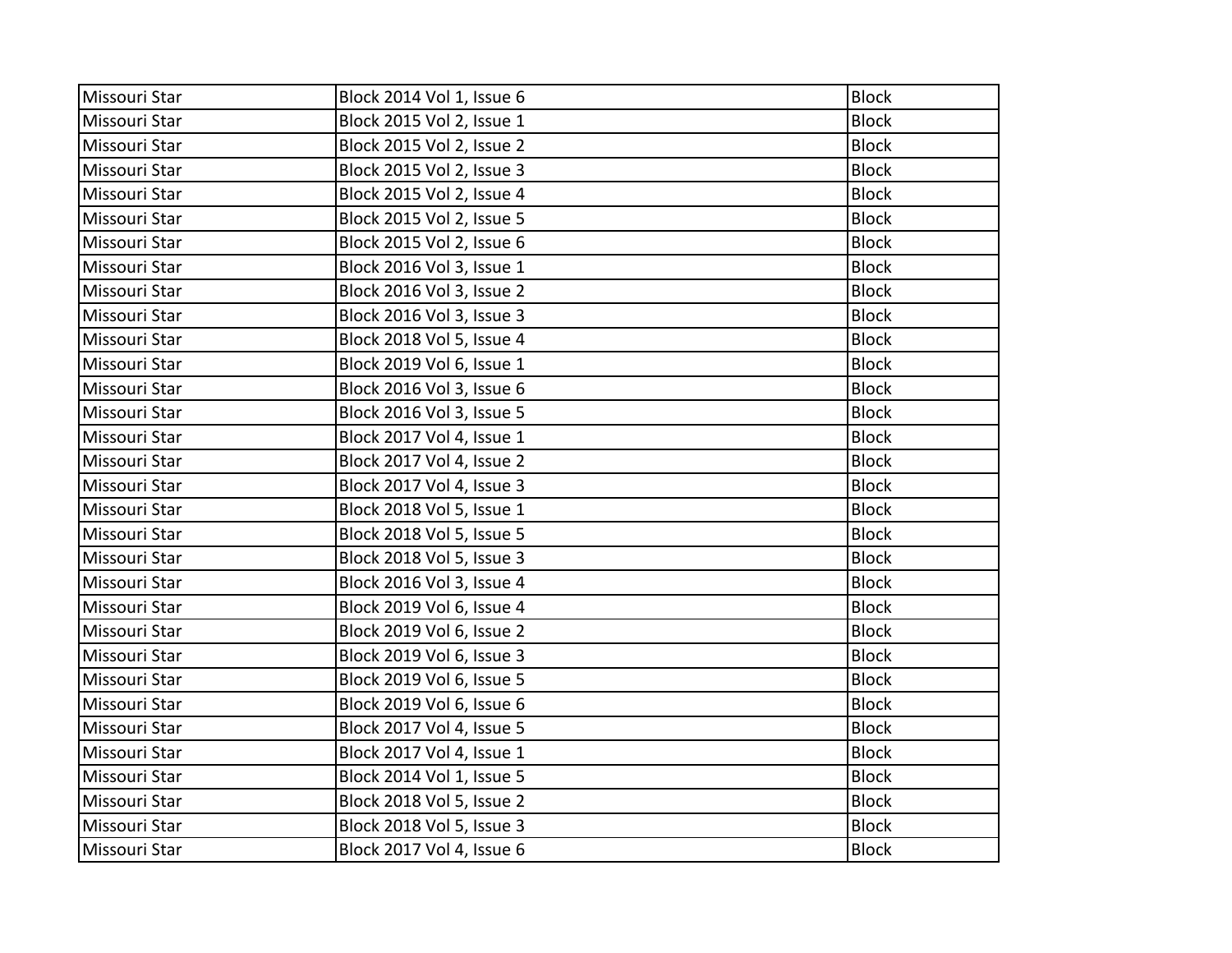| Missouri Star                   | Block 2016 Vol 3, Issue 6                            | <b>Block</b>    |
|---------------------------------|------------------------------------------------------|-----------------|
| Missouri Star                   | Block 2017 Vol 4, Issue 5                            | <b>Block</b>    |
| Halverson, Nancy                | Star of Wonder                                       | <b>Folk Art</b> |
| Etzel, Wendy                    | The Collectibles Quilt                               | <b>Folk Art</b> |
| The Picket Fence                | <b>Bumblebees &amp; Button Seeds</b>                 | Folk Art        |
| Mumm, Debbie                    | More Quick Country Quilting                          | <b>Folk Art</b> |
| Foose, Sandra L.                | Scrap Saver's Country Stitchery                      | <b>Folk Art</b> |
| Jorgenson, Sharlene             | Quilting Form the Heartland                          | Folk Art        |
| Jensen, Lynette                 | Cozy Quilts - a Collection of Country Flannel Quilts | Folk Art        |
| <b>Better Homes and Gardens</b> | <b>Folk-Art Quilts</b>                               | <b>Folk Art</b> |
| Sullivan, Bonnie                | A Change of Seasons                                  | Folk Art        |
| Gourley, Miriam                 | <b>Fanciful Folk Art</b>                             | <b>Folk Art</b> |
| Martingale                      | <b>Folk-Art Favorites</b>                            | Folk Art        |
| Marston, Gwen & Cunningham      | Folk-Art Quilts 20 Traditional Projects              | Folk Art        |
| Wilkinson, Rosemary             | <b>Quick Colorful Quilts for Beautiful Beds</b>      | General         |
| Sitar, Edyta                    | Friendship Strips & Scraps                           | General         |
| Need'l Love                     | Daylily Designs                                      | General         |
| Crowell, Jodi                   | Charmed - A Fresh Twist on Charm Quilts              | General         |
| Popa, Julie                     | <b>Beyond Tradition</b>                              | General         |
| Bert, Alice, Von Holt, Johnson  | Celebrate with Little Quilts                         | General         |
| Maloney, Tricia Lynn            | Orphan Block Quilts                                  | General         |
| Peterson, Heather Mulder        | <b>Anka's Treasures</b>                              | General         |
| Cline, Barbara                  | <b>Simply Triangles</b>                              | General         |
| Cline, Barbara                  | <b>Star Struck Quilts</b>                            | General         |
| Brown, Kathy                    | Take 5 Fat Quarters                                  | General         |
| Lynch, Cheryl                   | Quilt Fiesta - Surprising Designs from Mexican Tiles | General         |
| Stout, Daniela                  | <b>Fat Quarters Anonymous</b>                        | General         |
| Reber, Jill                     | Borders - The Basics & Beyond                        | General         |
| Smith, Louisa L.                | <b>Strips 'n Curves</b>                              | General         |
| Hallock, Lois L                 | <b>Creating Your Perfect Quilting Space</b>          | General         |
| Neubauer, Linda                 | <b>Baby Quilts</b>                                   | General         |
| Regone, Cynthia LeBlanc         | Colorful Quilts - A Journey Through Fabric           | General         |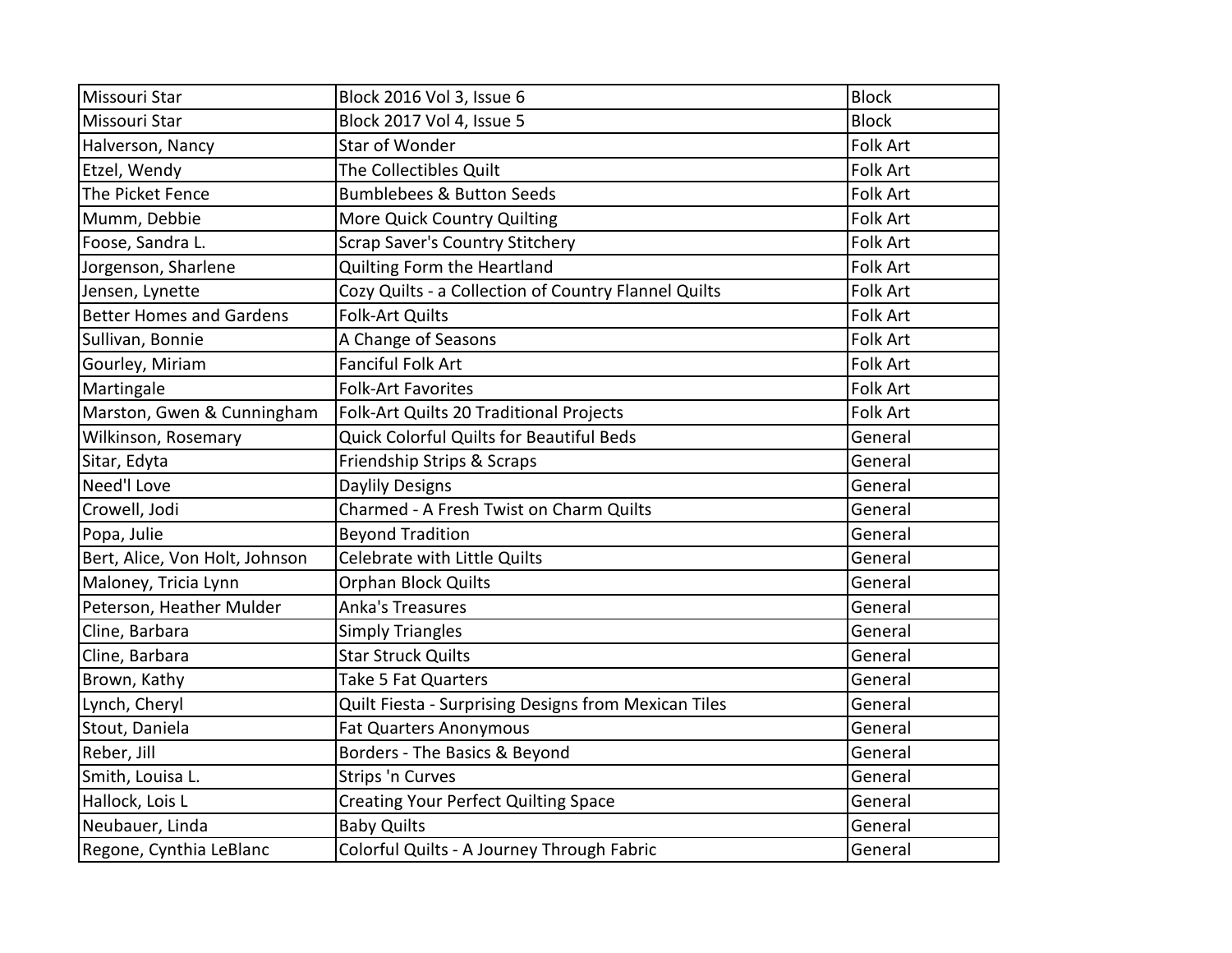| Popa, Julie                     | Young at Heart Quilts                                               | General |
|---------------------------------|---------------------------------------------------------------------|---------|
| Doak, Carol                     | Your First Quilt Book                                               | General |
| <b>Better Homes and Gardens</b> | Quilt Lover's Favorites Volume 2                                    | General |
| <b>Better Homes and Gardens</b> | Quilt Lover's Favorites Volume 3                                    | General |
| <b>Better Homes and Gardens</b> | Quilt Lover's Favorites Volume 5                                    | General |
| Daniel, Nancy Brenan            | <b>Rotary Heirloom Quilts</b>                                       | General |
| Chaisson, Lesley                | Charmed, I'm Sure - Quilts from 5" Squares                          | General |
| Youngs, Rosemary                | The Amish Circle Quilt - 121 Quilt Block Patterns that Tell a Story | General |
| Richards, Rhonda                | <b>Great American Quilts Book Eleven</b>                            | General |
| Martin, Nancy J.                | Threads from the '30s - Quilts Using Reproduction Farics            | General |
| Jensen, Lynette                 | <b>Classic Quilts - Thimbleberries New Collection</b>               | General |
| Goldsmith, Becky                | The Quilter's Practical Guide to Color                              | General |
| Sloppy, Evelyn                  | 40 Fabulous Quick-Cut Quilts                                        | General |
| House of White Birches          | Quilting with Bits and Pieces                                       | General |
| Diehl, Kim                      | Simple Charm                                                        | General |
| Lintott, Pam, & Nicky           | Jelly Roll Sampler Quilts                                           | General |
| Poster, Donna                   | <b>Block Beauty Quilts</b>                                          | General |
| Pfau, Sue                       | Quilts from Sweet Jane - easy for precuts                           | General |
| Jolly, Kimberly                 | Fat Quarter Style                                                   | General |
| Lintott, Pam, & Nicky           | Layer Cake, Jelly Roll & Charm Quilts                               | General |
| Lintott, Pam, & Nicky           | Jelly Roll Quilts in a Weekend                                      | General |
| Collins, Sally                  | Borders, Bindings & Edges - The Art of Finishing Your Quilt         | General |
| Quiltmakers Magazine            | Tuck Me In                                                          | General |
| Warehime, Retta                 | Jack and Jill Quilts - Quilts for Boys and Girls                    | General |
| Keevill, Elizabeth              | <b>Quick Quilts for Kids</b>                                        | General |
| Martin, Nancy J.                | <b>Time-Crunch Quilts</b>                                           | General |
| Shay, Joan                      | Petal Play                                                          | General |
| Wilens, Patricia                | <b>Great American Quilts Book Eight</b>                             | General |
| Tomaszewski, Cynthia            | Those Flirty '30s                                                   | General |
| Derksen, Cori and Harder, Myra  | Four Seasons of Quilts - Garden Inspired Projects                   | General |
| <b>Four Corners</b>             | Hook, Line and a Hole in One - esigns to make for Men               | General |
| Ranney Black, Lynette           | Dream Sewing Spaces - Design & Organization                         | General |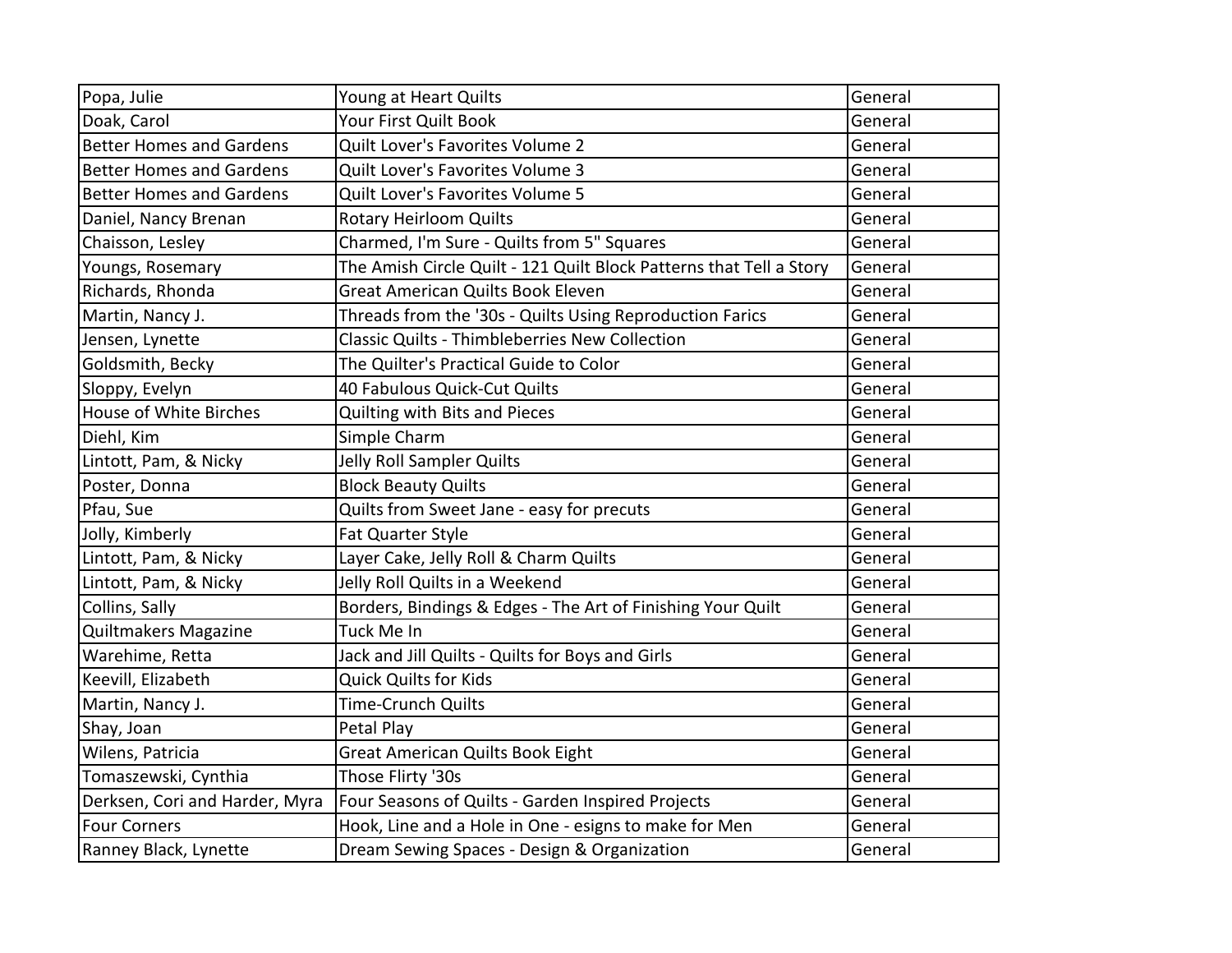| Cabbage Rose                                        | <b>Twists &amp; Turns</b>                                    | General |
|-----------------------------------------------------|--------------------------------------------------------------|---------|
| Bono, Pam                                           | Dear Pam Teach ME Your Quick Quilting Techniques             | General |
| Newbill, Carol L.                                   | <b>Great American QuiltsBook Five</b>                        | General |
| Brackman, Barbara                                   | Women of Design: Quilts in the Newspaper                     | General |
| Zimmerman, Darlene                                  | Granny Quilt Décor - Vintage Quilts of the '30s              | General |
| Bergene, Lise                                       | Patchwork with Pizzazz                                       | General |
| Lintott, Pam                                        | The Quiltmakers                                              | General |
| <b>Abbey Lane Quilts</b>                            | <b>Simple Choices</b>                                        | General |
| Holt, Lori                                          | Farm Girl Vintage                                            | General |
| Campbell, Elsie                                     | <b>String Quilts</b>                                         | General |
| Stauffer, Jeanne & Hatch, Sandra Fat Quarter Quilts |                                                              | General |
| Wilkinson, Rosemary                                 | <b>Quick Colorful Quilts for Babies and Toddlers</b>         | General |
| M'Lissa Rae Hawley                                  | <b>Evryday Embellishments</b>                                | General |
| Leffler, Cheri                                      | <b>Animal Parade</b>                                         | General |
| Barrows, Judy                                       | Square in a Square                                           | General |
| Hearder, Valerie                                    | Beyond the Horizon                                           | General |
| Joy Lily                                            | <b>Carefree Quilts</b>                                       | General |
| Diehl, Kim and Baker, Laurie                        | Homestyle Quilts                                             | General |
| <b>Craftworld Books</b>                             | Naïve and Country Quilts                                     | General |
| Rand, Connie                                        | Lighthouses of New England                                   | General |
| Hamilton, Cindy V.                                  | <b>Medalion Quilts</b>                                       | General |
| Einmo, Kimberly                                     | Jelly Roll Quilt Magic                                       | General |
| <b>Better Homes &amp; Gardens</b>                   | American Patchwork & Quilting                                | History |
| Nelson, Cyril & Carter Houck                        | The Quilt Engagement Calendar Treasury                       | History |
| Aldrich, Margret                                    | This Old Quilt - A Celebration of Quilts & Quilting Memories | History |
| Kiracofe, Roderick                                  | The American Quilt                                           | History |
| Fox, Sandi                                          | <b>Small Endearments</b>                                     | History |
| Newman, Sharon                                      | Treasures from Yesteryear, Book One                          | History |
| Newman, Sharon                                      | Treasures from Yesteryear, Book Two                          | History |
| Aug, Newman, Roy                                    | <b>Vintage Quilts</b>                                        | History |
| Adamson, Jeremy                                     | Calico & Chintz                                              | History |
| Thompson, Terry C.                                  | Prairie Quilts & Pioneer Stories                             | History |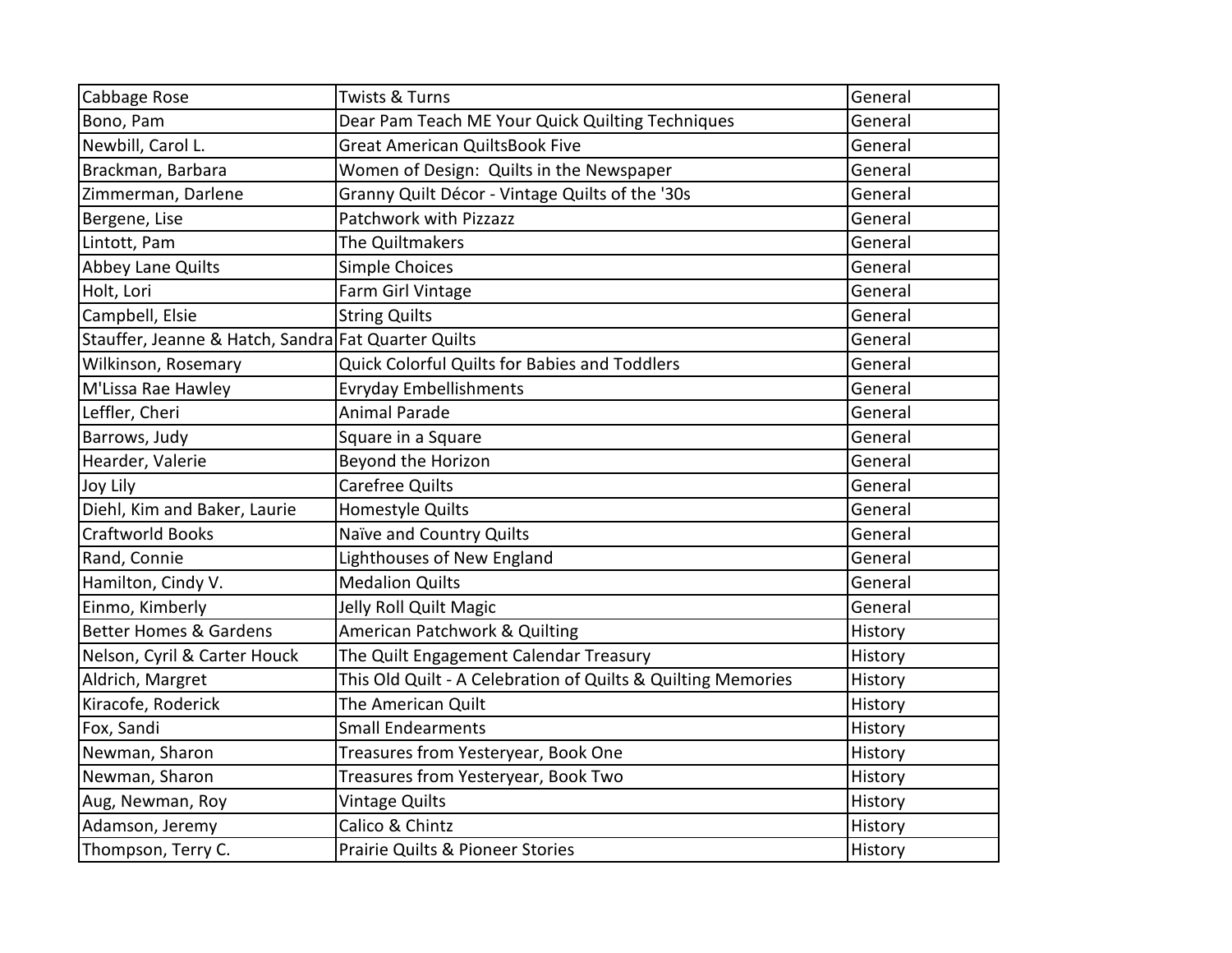| Merrill, RaNae                                      | One Quilt One Moment                                                                           | History       |
|-----------------------------------------------------|------------------------------------------------------------------------------------------------|---------------|
| Stout, Daniela                                      | Conestoga Quilts                                                                               | History       |
| Ferrero, Hedges and Silber                          | Hearts and Hands - The Influence of Women & Quilts                                             | History       |
| Hall and Kretsinger                                 | The Romance of the Patchwork Quilt in America                                                  | History       |
| Lipsett, Linda Otto                                 | Remember Me - Women & Their Friendship Quilts                                                  | History       |
| Trestain, Eileen Jahnke                             | Dating Fabrics 1800-1960                                                                       | History       |
| Trestain, Eileen Jahnke                             | Dating Fabrics 1950-2000                                                                       | History       |
| Binney, Edwin                                       | Homage to Amanda                                                                               | History       |
| Dietrich, Mimi                                      | Quilts from the Smithsonian                                                                    | History       |
| Tricarico, Barbara                                  | Quilts of Virginia 1607 - 1899                                                                 | History       |
| Morris, Patricia & Muir, Jeannett Worth Doing Twice |                                                                                                | History       |
| Scala                                               | Classic Quilts from the American Museum in Britain                                             | History       |
| Youngs, Rosemary                                    | The Civil War Love Letter Quilt                                                                | History       |
| Youngs, Rosemary                                    | The Civil War Diary Quilt                                                                      | History       |
| Malone, Maggie                                      | 1,001 Patchwork Designs                                                                        | History       |
| Hailey, Glenna                                      | <b>Sugar Sack Quilts</b>                                                                       | History       |
| Houk, Rose                                          | Quilts and Coverlets - Storied Stitches of the Smokies                                         | History       |
|                                                     | Ramsey, Bets and Waldvoget, McSouthern Quilts - Surviving Relics of the Civil War              | History       |
| Ickis, Marguerite                                   | The Standard Book of Quiltmaking and Collecting                                                | History       |
|                                                     | Ramsey, Bets and Waldvoget, Me The Quilts of Tennessee - Images of Domestic Life Prior to 1930 | History       |
| Irwin, John Rice                                    | A People and Their Quilts                                                                      | History       |
| Martin, Nancy                                       | Pieces of the Past                                                                             | History       |
| <b>Better Homes and Gardens</b>                     | Quilting Pieces of the Past                                                                    | History       |
| Wass, Jan                                           | <b>Illinois Amish Quilts</b>                                                                   | History       |
| Johnson, Mary Elizabeth                             | Marth Skelton, Master Quilter of Mississippi                                                   | History       |
| Workbasket Magazine                                 | <b>U.S. State Quilt Blocks</b>                                                                 | History       |
| Ramsey, Bets                                        | Old & New Quilt Patterns in the Southern Tradition                                             | History       |
| Hopkins, Judy                                       | Design Your Own Quilts                                                                         | Instructional |
| Anderson, Alex                                      | <b>Start Quilting</b>                                                                          | Instructional |
| Townswick, Jane                                     | Quiltmaking Tips & Techniques                                                                  | Instructional |
| Collins, Sally                                      | <b>Mastering Precision Piecing</b>                                                             | Instructional |
| Pahl, Ellen                                         | The Quilters Ultimate Visual Guide                                                             | Instructional |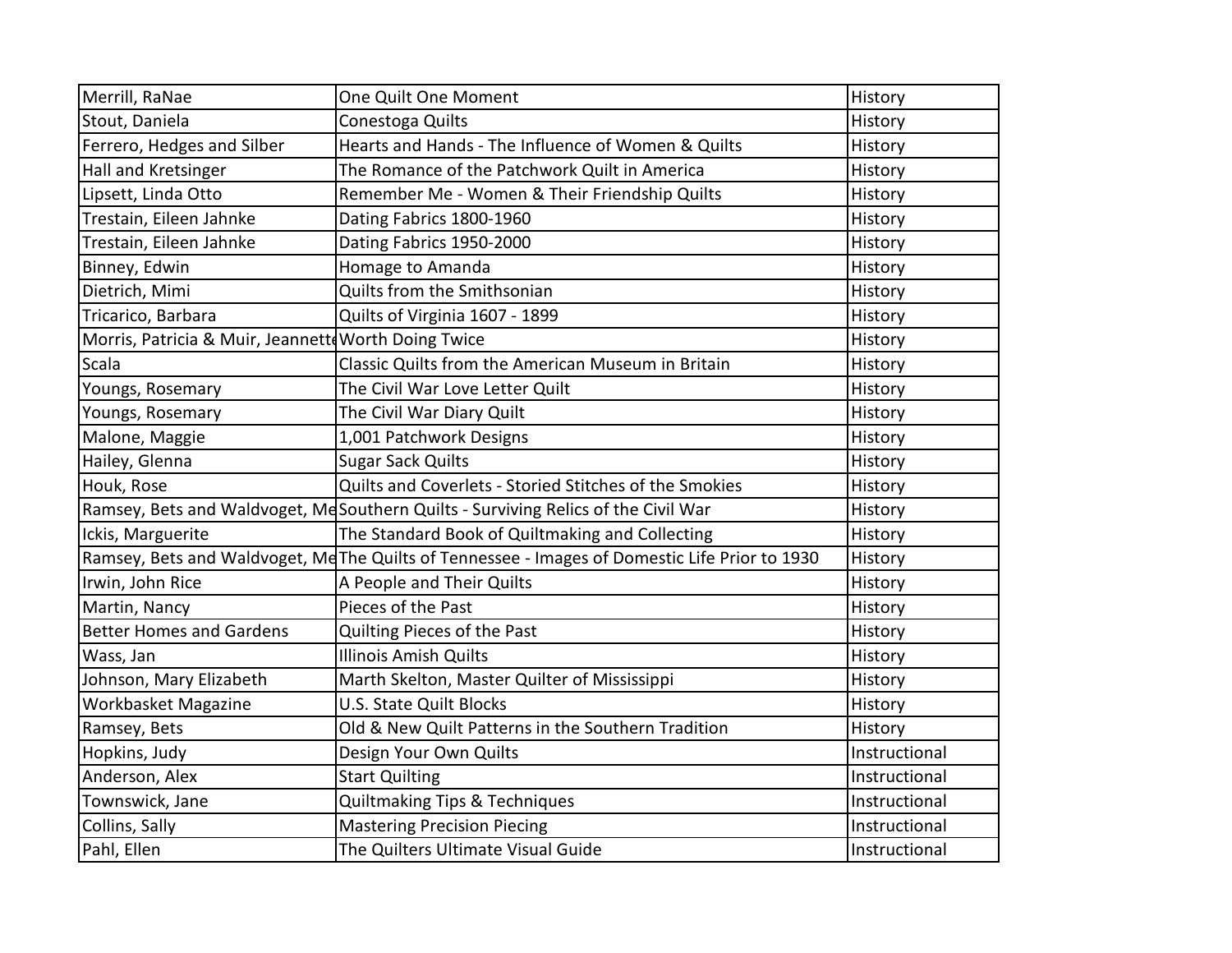| McCloskey, Marsha                                | Lessons in Machine Piecing                                    | Instructional     |
|--------------------------------------------------|---------------------------------------------------------------|-------------------|
| <b>Rodal Press</b>                               | <b>Quilting Made Easy</b>                                     | Instructional     |
| Anderson, Alex                                   | Finish It                                                     | Instructional     |
| Finch, Jake                                      | Quilting 200 Q&A                                              | Instructional     |
| Combs, Reynolds & Shay                           | 3 Quilters Celebrate the 4th Season                           | Instructional     |
| Perry, Gai                                       | Color from the Heart                                          | Instructional     |
| Westgate, Alice                                  | The Complete Color Directory                                  | Instructional     |
| Roskintoski, Ellen                               | Marvelous Mini Quilts/Foudation Piecing                       | <b>Miniatures</b> |
| <b>Chitra Publications</b>                       | The Best of Miniature Quilts, Volume 3                        | Miniatures        |
| Meunier, Christiane                              | Miniature Quilts, A Few of My Favorite                        | Miniatures        |
| McIntee, Catherine                               | <b>Beyond Charm Quilts</b>                                    | <b>Miniatures</b> |
| Tracy, Kathleen                                  | American Doll Quilts                                          | <b>Miniatures</b> |
| Adams, Barb and Aleem Alma                       | <b>Small Favoites for All Seasons</b>                         | Miniatures        |
| Briscoe, Susan                                   | 130 Mini Quilt Blocks                                         | Miniatures        |
| Soltys, Karen Costello                           | <b>Bits and Pieces</b>                                        | <b>Miniatures</b> |
| Findlay, Victoria Wolfe                          | Modern Quilt Magic                                            | Modern            |
|                                                  |                                                               |                   |
| <b>Walters Angela</b>                            | Quilting is My Therapy                                        | Modern            |
| Schmidt, Denyse                                  | Modern Quilts Traditional Inspiration (intentional duplicate) | Modern            |
| Pink, Tula                                       | 100 Modern Quilt Blocks                                       | Modern            |
| Schaefer, Kim                                    | Cozy Modern Quilts                                            | Modern            |
| Wood, Sherri Lynn                                | The Improv Handbook for Modern Quilters                       | Modern            |
| Marston, Gwen                                    | Liberated Quiltmaking II                                      | Modern            |
| Cummings, Sandi                                  | Thinking Outside the Block                                    | Modern            |
| Gallian, Marian & Jones, Yvette                  | Dresden Carnival - 16 Modern Quilt Projects                   | Modern            |
| Shrader, Valerie Van Arsdale                     | Simple Contemporary Quilts                                    | Modern            |
| Ringle, Weeks and Kerr, Bill                     | <b>Transparency Quilts</b>                                    | Modern            |
| Ringle, Weeks and Kerr, Bill                     | the Modern Quilt workshop                                     | Modern            |
| Ricketson, Kathreen                              | <b>Brave New Quilts</b>                                       | Modern            |
| Schmidt, Denyse                                  | Modern Quilts Traditional Inspiration                         | Modern            |
| Findlay, Victoria Wolfe                          | 15 Minutes of Play                                            | Modern            |
| Gering, Jacquie & Pedersen, KatidQuilting Modern |                                                               | Modern            |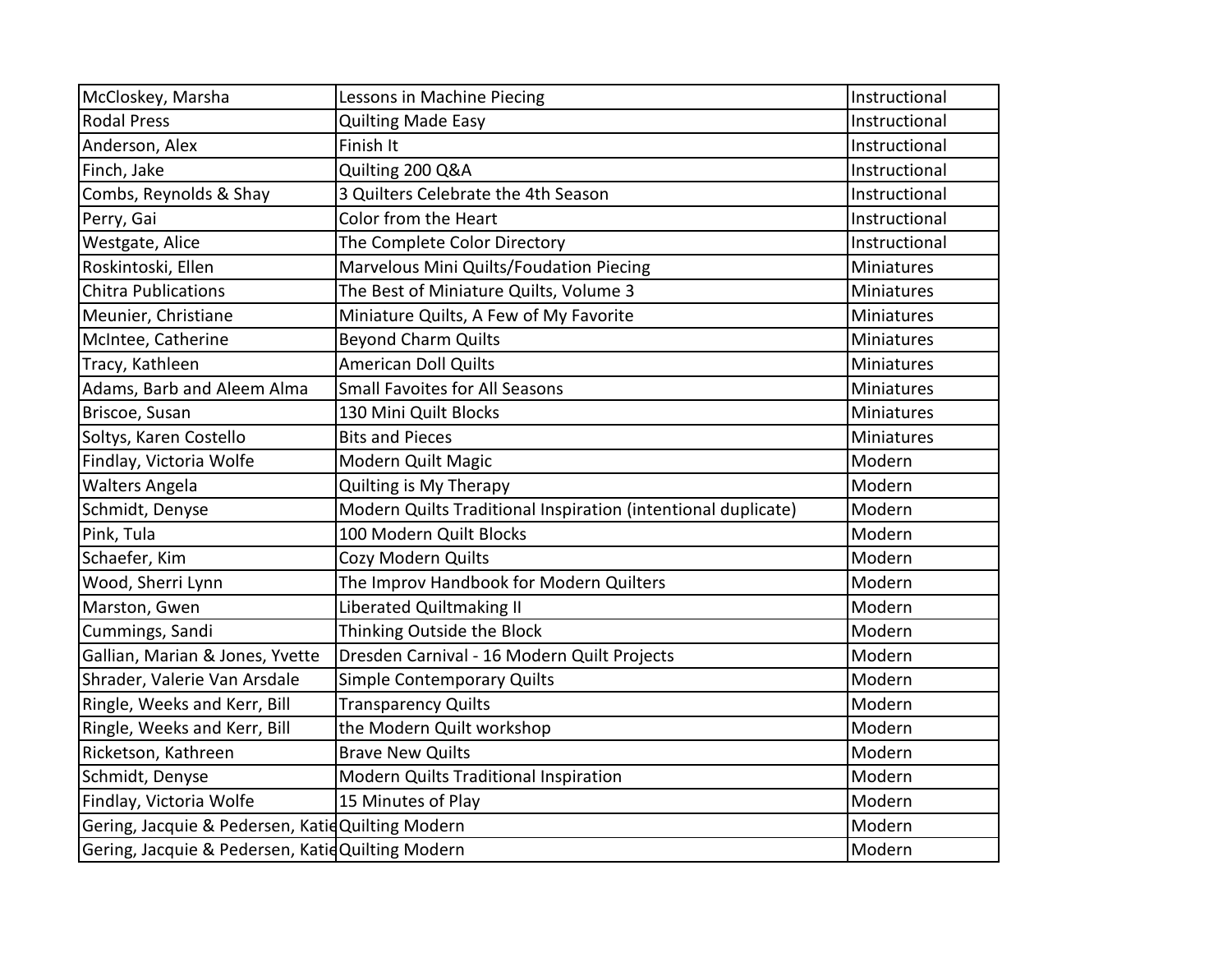| Ledgerwood, Alexandra             | <b>Improvising Tradition</b>                      | Modern               |
|-----------------------------------|---------------------------------------------------|----------------------|
| Mahoney, Nancy                    | <b>Rich Traditions</b>                            | <b>Paper Piecing</b> |
| Causee, Linda                     | 24 Musical Quilt Blocks                           | Paper Piecing        |
| Lund, Tricia & Pollard            | <b>Classic Quilts with Precision Foundations</b>  | Paper Piecing        |
| <b>Zipppy Designs</b>             | The Foundation Piecer                             | <b>Paper Piecing</b> |
| Doak, Carol                       | Bright & Bold Paper-Pieced Blocks                 | Paper Piecing        |
| Davis, Jodie                      | <b>Hometown Quilts</b>                            | <b>Paper Piecing</b> |
| Doak, Carol                       | 300 Paper-Pieced Quilt Blocks                     | <b>Paper Piecing</b> |
| Hall, Jane & Haywood, Dixie       | <b>Firm Foundations</b>                           | Paper Piecing        |
| Mahoney, Nancy                    | Learn to Paper Piece                              | Paper Piecing        |
| Schwartz, Liz & Seifert, Stephen  | Garden Stars - Paper Pieced Stained Glass         | <b>Paper Piecing</b> |
| Kime, Janet                       | It's Raining Cats & Dogs                          | Paper Piecing        |
| Doak, Carol                       | 50 Fabulous Paper-Pieced Stars                    | Paper Piecing        |
| Doak, Carol                       | <b>Easy Machine Paper Piecing</b>                 | Paper Piecing        |
| Causee, Linda                     | Symbols of Faith -- 44 Quilt Blocks               | Paper Piecing        |
| Bruecher, Tacha                   | Playful Little Paper-Pieced Projects              | Paper Piecing        |
| Hall, Jane                        | <b>Foundation Borders</b>                         | <b>Paper Piecing</b> |
| Doak, Carol                       | Show Me How to Paper Piece                        | Paper Piecing        |
| Causee, Linda                     | <b>Teach Yourself Foundation Piecing</b>          | <b>Paper Piecing</b> |
| Hall, Jane                        | The Experts' Guide to Foundation Piecing          | Paper Piecing        |
| Causee, Linda                     | 24 Blocks You Never Dreamed You Could Paper Piece | Paper Piecing        |
| Huff, Jaynette                    | Paper Piecing Quilts of Praise                    | Paper Piecing        |
| Davis, Jodie                      | Paper-Pieced Curves                               | Paper Piecing        |
| Anderson, Alex                    | Paper Piecing with Alex Anderson                  | <b>Paper Piecing</b> |
| Causee, Linda                     | 101 Log Cabin Blocks                              | Paper Piecing        |
| Anderson, Alex                    | Paper Piecing with Alex Anderson                  | <b>Paper Piecing</b> |
| Doak, Carol                       | <b>Easy Machine Paper Piecing</b>                 | Paper Piecing        |
| Hall, Jane & Haywood, Dixie       | <b>Fresh Pineapple Possibiliites</b>              | Paper Piecing        |
| Speth, Pat & Thode, Charlene      | <b>Nickel Quilts</b>                              | Patchwork            |
| Berry, Sandy (Berryvine Designs)  | Quick & Easy Romantic Quilts                      | Patchwork            |
| Cier, Emily                       | <b>Quilt Remix</b>                                | Patchwork            |
| <b>Better Homes &amp; Gardens</b> | Great Patchwork: Working with Triangles           | Patchwork            |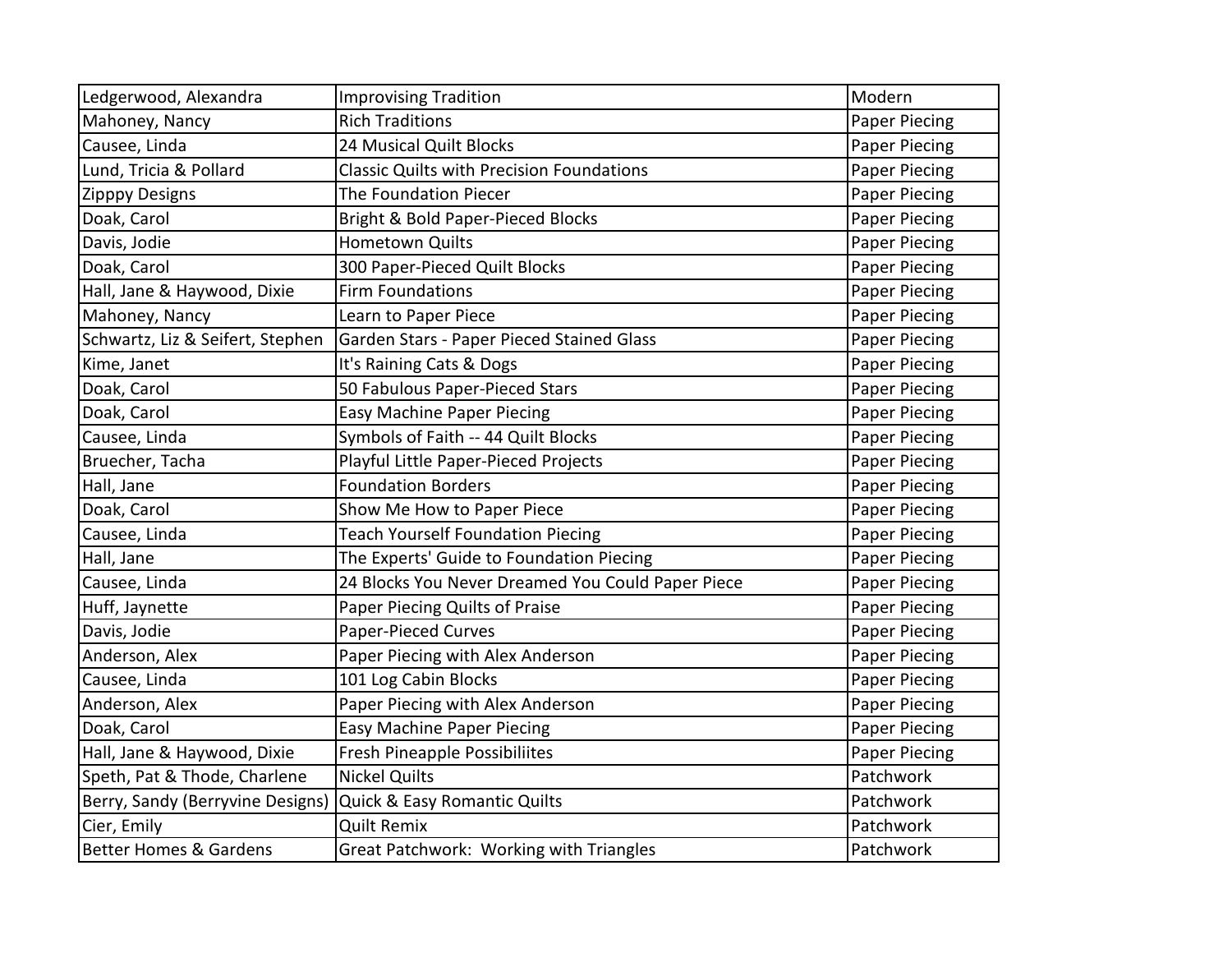| Fishel, Rita                                                   | <b>Mystery Quilts</b>                                                                          | Patchwork |
|----------------------------------------------------------------|------------------------------------------------------------------------------------------------|-----------|
| Nickols, Kay                                                   | <b>Wonderful 1 Fabric Quilts</b>                                                               | Patchwork |
| Stauffer, Jeanne & Hatch, Sandra 365 Fun-to Stitch Quilt Books |                                                                                                | Patchwork |
| Burns, Eleanor                                                 | Quilts Through the Seasons                                                                     | Patchwork |
| Nickols, Kay                                                   | <b>Wonderful 1 Fabric Curves</b>                                                               | Patchwork |
| Brown, Lynn Roddy                                              | Simple Strategies for Scrap Quilts                                                             | Patchwork |
| Collins, Sally                                                 | The Art of Machine Piecing                                                                     | Patchwork |
| Anderson, Alex                                                 | <b>Simply Stars</b>                                                                            | Patchwork |
| Makhan, Rosemary                                               | <b>Biblical Blocks</b>                                                                         | Patchwork |
| <b>Calico Printworks</b>                                       | <b>Mostly Scraps</b>                                                                           | Patchwork |
| Hoffman, Joy & Darlene Zimmern Quilts to Come Home To          |                                                                                                | Patchwork |
| Angotti, Charlotte & Debbie Caffr Surprise Yourself!           |                                                                                                | Patchwork |
| Cross, Kay M. Capps                                            | Black & White Quilts by Design                                                                 | Patchwork |
| Hawley, M'Liss Rae                                             | More Fat Quarter Quilts                                                                        | Patchwork |
| Odom, Nancy                                                    | <b>Fast Asleep</b>                                                                             | Patchwork |
| Christopherson, Teri                                           | <b>Black Mountain Quilts</b>                                                                   | Patchwork |
| Fleming, Winnie                                                | Simple Blocks Make Sensational Quilts                                                          | Patchwork |
| Burns, Eleanor                                                 | Quilt Block Party, Serries #2                                                                  | Patchwork |
| Burns, Eleanor                                                 | It's "El" ementary                                                                             | Patchwork |
| McCloskey, Marsha                                              | On to Square Two                                                                               | Patchwork |
| Burns, Eleanor                                                 | Quilters' Almanac, Quilt Block Party Series 3                                                  | Patchwork |
| Ballard, Althea                                                | <b>Maverick Quilts</b>                                                                         | Patchwork |
| Johnston, Susan                                                | Early American Patchwork Quit Designs                                                          | Patchwork |
| Martin, Judy                                                   | Pieced Borders The Complete Resource                                                           | Patchwork |
| Craig, Sharyn                                                  | <b>Setting Solutions</b>                                                                       | Patchwork |
| Casciato, Cindy                                                | <b>Block Explosion</b>                                                                         | Patchwork |
| Warehime, Retta                                                | <b>Patchwork Memories</b>                                                                      | Patchwork |
| Hird, Laurie Aaron                                             | The Farmer's Wife Sampler Quilt                                                                | Patchwork |
| Boerens, Trice                                                 | Curve Patch Quilts Made Easy                                                                   | Patchwork |
|                                                                | Etherington, Mary & Tesene, Con The Blue and the Gray - Quilt Patterns Using civil War Fabrics | Patchwork |
| Mahoney, Nancy                                                 | Quilt Revival - Updated Patterns from the 30's                                                 | Patchwork |
| Martin, Nancy J.                                               | Rolling Along Easy Quilts from 2 1/2" Strips                                                   | Patchwork |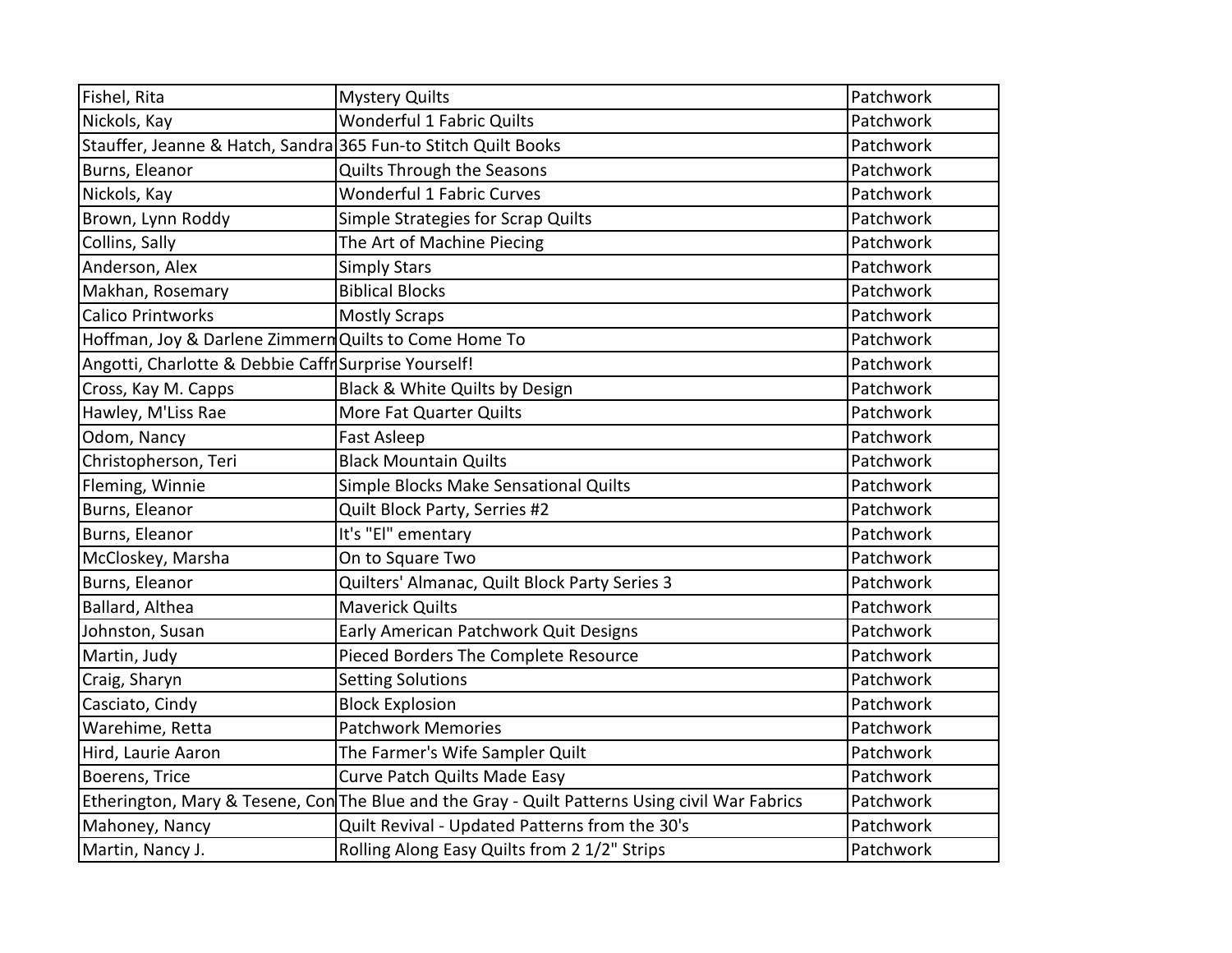| Wys, Pat                        | Spotlight on Neutrals                          | Patchwork |
|---------------------------------|------------------------------------------------|-----------|
| Cline, Barbara                  | <b>Diamond Chain Quilts</b>                    | Patchwork |
| Hopkins, Judy                   | Big 'n Easy - Supersized Quilts for Queen Beds | Patchwork |
| Shifrin, Laurie                 | <b>Batik, Beauties</b>                         | Patchwork |
| Baxter Lasco, Linda             | Nine Patch - New Quilts From an Old Favorite   | Patchwork |
| Michell, Marti                  | 101 Nine Patch Quilts                          | Patchwork |
| Hawley, M'Liss Rae              | <b>Fat Quarter Quilts</b>                      | Patchwork |
| Havig, Bettina                  | Amish Quiltmaker                               | Patchwork |
| Jorgenson, Sharlene             | Quilting From the Heartland                    | Patchwork |
| Koseki, Suzuko                  | Playful Patchwork                              | Patchwork |
| Collins, Linda                  | Treasures from the Barn                        | Patchwork |
| Murphy, Karen                   | Log Cabin Quilts A Brand New Story             | Patchwork |
| Renaud, Karin                   | Quilts from the Heart II                       | Patchwork |
| Beyer, Jinny                    | The Quilter's Album of Patchwork Patterns      | Patchwork |
| Vanessa-Ann Collection          | <b>Small Quilts</b>                            | Patchwork |
| Syme, Lynette-Merlin            | Learn Patchwork                                | Patchwork |
| Jensen                          | <b>Pint-Size Traditions</b>                    | Patchwork |
| Hopkins, Judy & Nancy J. Martin | 101 Fabulous Rotary-Cut Quilts                 | Patchwork |
| Sisneros, Judy                  | 9-Patch Pizzazz                                | Patchwork |
| Wierzbicki, Cathy               | <b>Twosey-Foursey Quilts</b>                   | Patchwork |
| Fassett, Kaffe                  | <b>Country Garden Quilts</b>                   | Patchwork |
| Martin, Judy                    | The Creative Pattern Book                      | Patchwork |
| Glover, Flavin                  | Log Cabin Quilts - A New Look                  | Patchwork |
| Burns, Eleanor & Bouchard, Sue  | <b>Underground Railroad Sampler</b>            | Patchwork |
| Nevaril, Lerlene                | <b>Crowning Glories</b>                        | Patchwork |
| <b>Atkinson Designs</b>         | Dealer's Choice                                | Patchwork |
| Martin, Judy                    | Scraps                                         | Patchwork |
| Pappas, Dina                    | <b>Fast-Forward Your Quilting</b>              | Patchwork |
| It's Sew Emma Patterns          | <b>Simply Fat Quarters</b>                     | Patchwork |
| Smith, Nancy & Milligan Lynda   | <b>Super Simple Strips</b>                     | Patchwork |
| Warehime, Retta                 | <b>On-Point Quilts</b>                         | Patchwork |
| Dissmore, Susan Teegarden       | Better by the Dozen                            | Patchwork |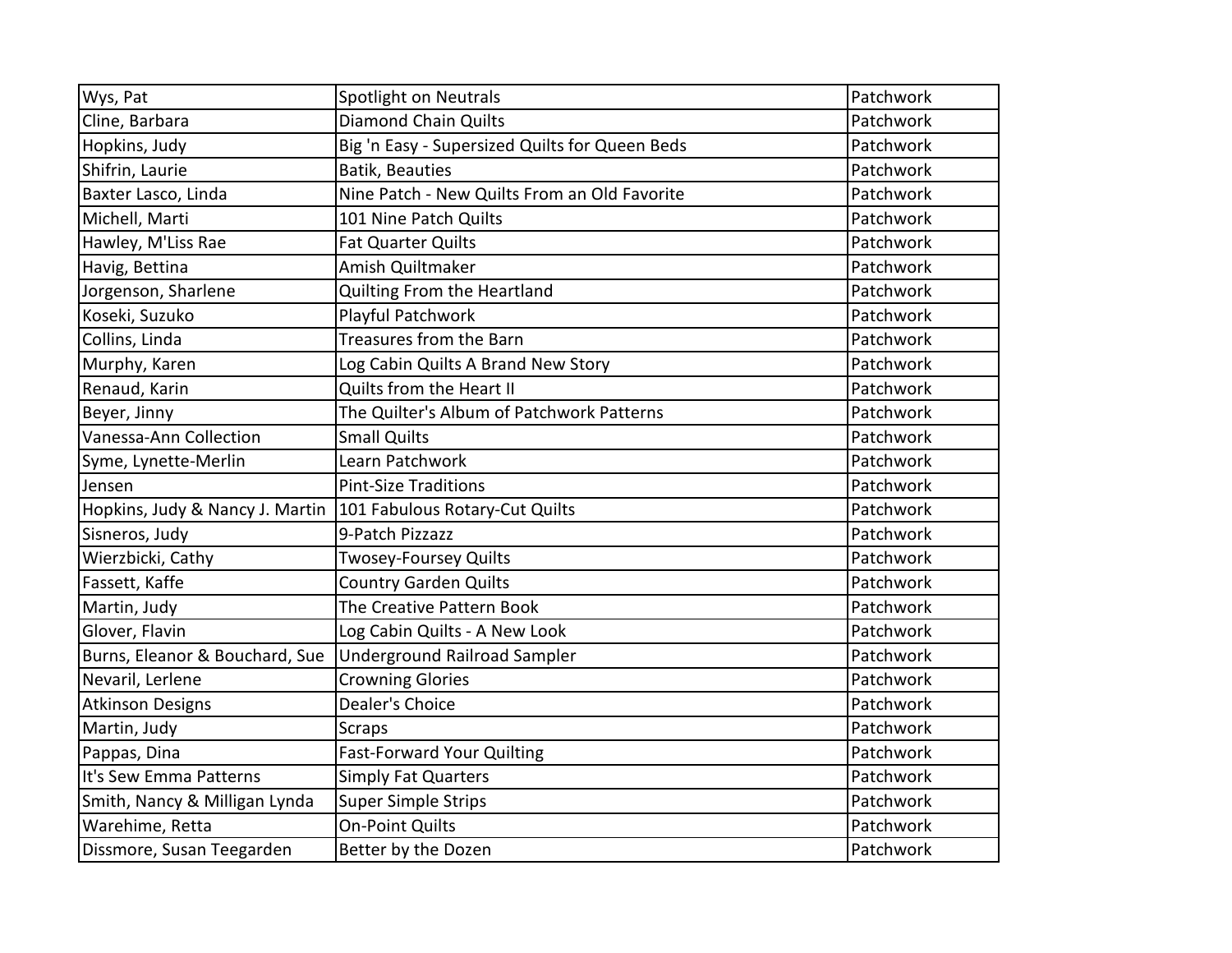| Brackett, Kim                                                   | Scrap-Basket Bounty                                       | Patchwork |
|-----------------------------------------------------------------|-----------------------------------------------------------|-----------|
| Etherington, Mary & Tesene, Con Backyard Charm School           |                                                           | Patchwork |
| McNeill, Suzanne                                                | <b>Quilt Boutique</b>                                     | Patchwork |
| Burns, Eleanor & Bouchard, Sue                                  | <b>Underground Railroad Sampler</b>                       | Patchwork |
| <b>Atkinson Designs</b>                                         | Dealer's Choice                                           | Patchwork |
| Martin, Judy                                                    | <b>Scrap Quilts</b>                                       | Patchwork |
| Hopkins, Judy & Nancy J. Martin                                 | 101 Fabulous Rotary-Cut Quilts                            | Patchwork |
| Mostek, Pamela                                                  | Scatter Garden Quilts - 101 Designs that Flower in Fabric | Patchwork |
| <b>House of White Birches</b>                                   | Patchwork Comforters, Throws & Quilts                     | Project   |
| Johnson, Linda                                                  | Pink Lemonade & Other Delights                            | Project   |
| Moscicki, Anne                                                  | Time to Quilt                                             | Project   |
| Chiaverini, Jennifer & Odom, Nan Elm Creek Quilts               |                                                           | Project   |
| Adams, Barb & Allen, Alma                                       | <b>Home Sweet Home</b>                                    | Project   |
| Chiaverini, Jennifer                                            | Elm Creek Quilts - More                                   | Project   |
| Wyant, Harriet M.                                               | Piece on Earth                                            | Project   |
| Spiegelhoff, Ruthann                                            | Polarfleece Pizzaz                                        | Project   |
| Dewberry, Donna & Casciato, CinOne Stitch Quilting - The Basics |                                                           | Project   |
| Phillps, Sarah                                                  | <b>Quilt Block Leftovers</b>                              | Projects  |
| Cory, Pepper                                                    | <b>Mastering Quilt Marking</b>                            | Quilting  |
| Beyer, Jinny                                                    | Quiltmaking by Hand                                       | Quilting  |
| Michell, Marti                                                  | <b>Machine Quilting in Sections</b>                       | Quilting  |
| Gaudynski, Diane                                                | <b>Guide to Machine Quilting</b>                          | Quilting  |
| Simms, Ami                                                      | How to Improve Your Quilting Stitch                       | Quilting  |
| Nickols, Sue                                                    | Machine Quilting - A Primer of Techniques                 | Quilting  |
| Sloan, Pat                                                      | Learn to Machine Quilt                                    | Quilting  |
| Mashuta, Mary                                                   | <b>Foolproof Machine Quilting</b>                         | Quilting  |
| Woodworth, Judy                                                 | The Art of Quilting - Machine Techniques & Designs        | Quilting  |
| Cleland, Lee                                                    | Quilting Makes the Quilt                                  | Quilting  |
| Hargrave, Harriet                                               | <b>Heirloom Machine Quilting</b>                          | Quilting  |
| <b>Creative Publishing</b>                                      | The Quilting Bible - Guide to Machine Quilting            | Quilting  |
| Anderson, Alex                                                  | <b>Hand Quilting</b>                                      | Quilting  |
| Larkin, Eva A.                                                  | Free-Motion Quilting Made Easy                            | Quilting  |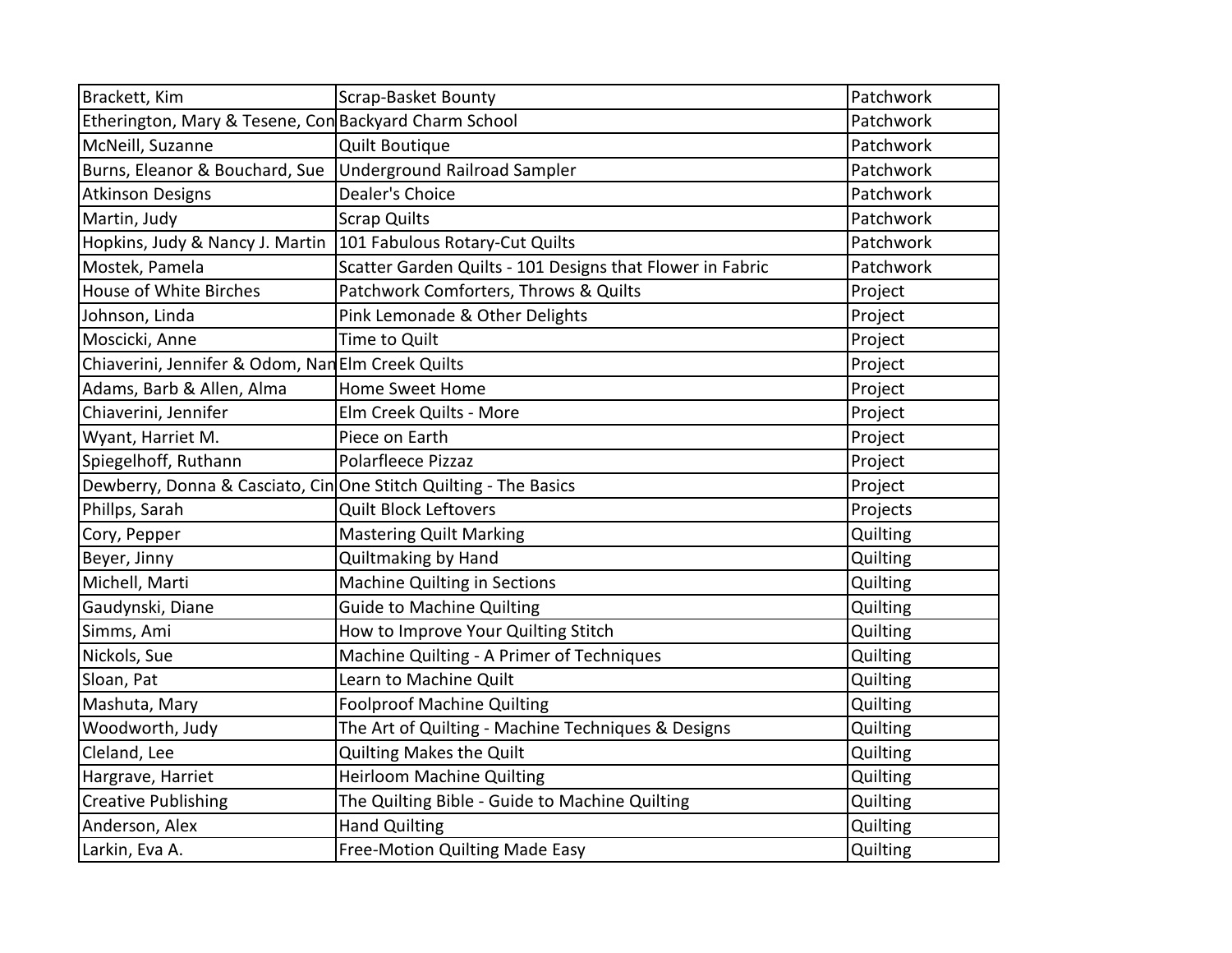| Squire, Helen                 | Helen's Copy & Use QuiltingPatterns                                  | Quilting  |
|-------------------------------|----------------------------------------------------------------------|-----------|
| Bonner, Natalia               | Next Steps in Machine Quilting                                       | Quilting  |
| Anderson, Charoltte Warr      | One Line at a Time                                                   | Quilting  |
| Anderson, Charoltte Warr      | One Line at a Time - Encore                                          | Quilting  |
| Walters, Angela               | Shape by Shape Collection 2                                          | Quilting  |
| Fritz, Laura Lee              | <b>Mindful Meandering</b>                                            | Quilting  |
| Clarke, Pam                   | Quilting Inside the Lines                                            | Quilting  |
| Cleland, Lee                  | Quilting Makes the Quilt                                             | Quilting  |
| Covey, Mary                   | Follow-the-Line Quilting Designs - Full-Size Patterns for Blocks and | Quilting  |
| Cleland, Lee                  | <b>Quilting Makes the Quilt</b>                                      | Quilting  |
| Thomas, Jannna                | <b>Bloomin Cogwheels Ruler</b>                                       | Ruler     |
| Pappas, Dina                  | <b>Quick Watercolor Quilts</b>                                       | Specialty |
| Reikes, Ursula                | Even More Quilts for Baby                                            | Specialty |
| Wat, Rebecca                  | <b>Fantastic Fabric Folding</b>                                      | Specialty |
| Smith, Sarah Ann              | Thread Work Unraveled                                                | Specialty |
| <b>Oxmoor House</b>           | Rock-A-Bye Baby Quilts                                               | Specialty |
| Hiney, Mary Jo                | Quiltagami                                                           | Specialty |
| Levie, Eleanor                | Skinny Quilts & Table Runners from today's top designers             | Specialty |
| House of White Birches        | 100 Quick-to-Quilt Pot Holders                                       | Specialty |
| House of White Birches        | Inspirational Block of the Month                                     | Specialty |
| Perrine, Jeanne               | W.O.W. Bags                                                          | Specialty |
| Thompson, Terry C.            | Mandala Quilts                                                       | Specialty |
| Briscoe, Susan                | Japanese Quilt Inspirations                                          | Specialty |
| McCloskey, Marsha             | Quilts for Katie Rose                                                | Specialty |
| Mumm, Debbie                  | The Magic of Santa                                                   | Specialty |
| Miller, Jane Hardy            | <b>French Braid Quilts</b>                                           | Specialty |
| Gilbert, Wendy                | <b>Christmas Traditions</b>                                          | Specialty |
| Milligan, Lynda & Nancy Smith | P.S. I Love You Two!                                                 | Specialty |
| Alesandrakis, Jessica         | Quilting on the Go                                                   | Specialty |
| Gilleland, Diane              | All Points Patchwork                                                 | Specialty |
| Marek, Katja                  | The New Hexagon                                                      | Specialty |
|                               |                                                                      |           |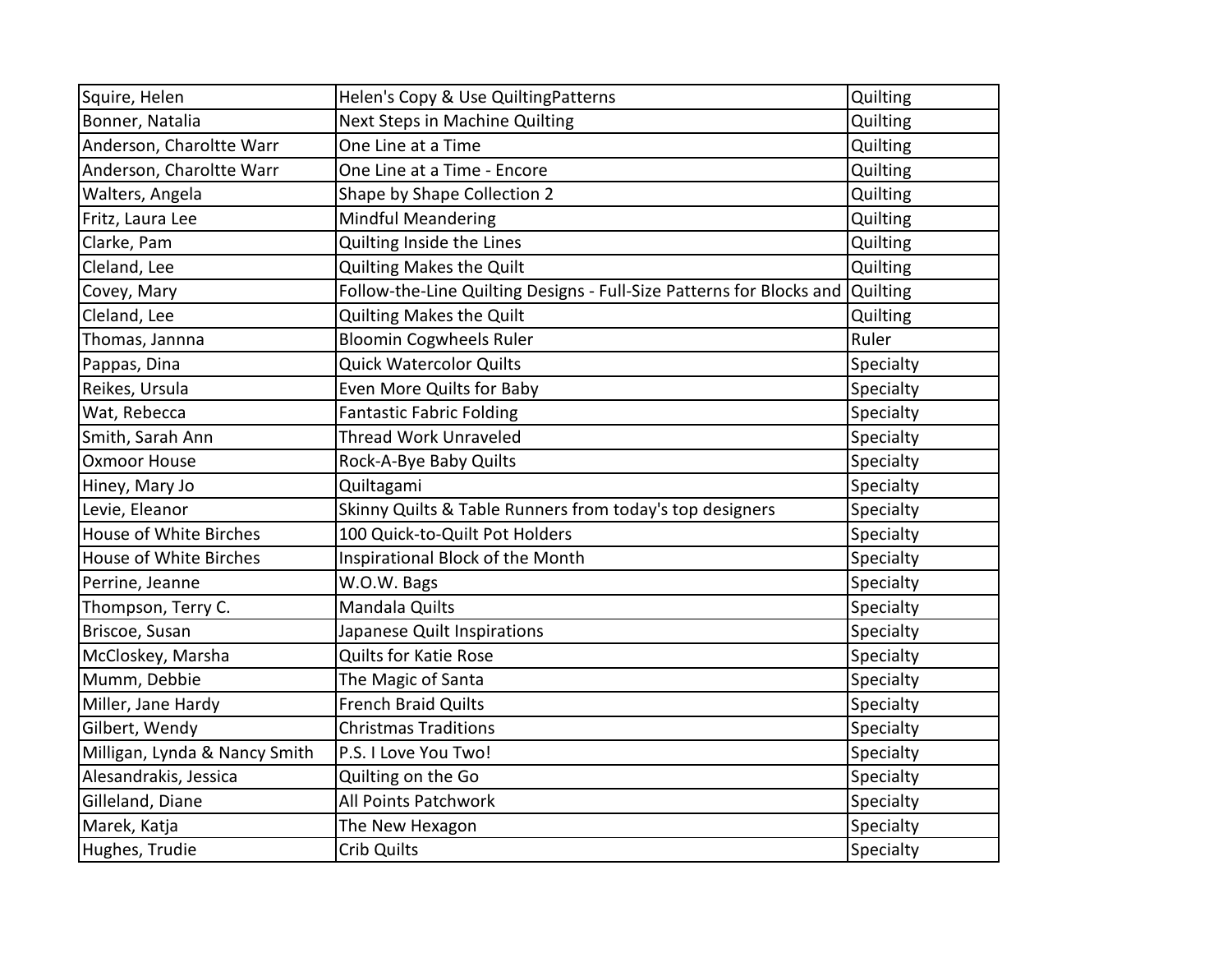| Levie, Eleanor                                                  | Skinny Quilts & Table Runners II               | Specialty               |
|-----------------------------------------------------------------|------------------------------------------------|-------------------------|
| Burns, Eleanor                                                  | Lover's Knot Quilt                             | Specialty               |
| Mostek, Pamela                                                  | <b>Dazzling Quilts</b>                         | Specialty               |
| Wells, Jean                                                     | <b>Portraits From Nature</b>                   | Specialty               |
| Reikes, Ursula                                                  | Quilts for Baby - Easy os A, B, C              | Specialty               |
| Lasco, Linda Baxter                                             | Sunflower - New Quilts from and Ol Favorite    | Specialty               |
| <b>Oxmoor House</b>                                             | <b>Fan Quilt Favorites</b>                     | Specialty               |
| Jenkins, Linda & Goldsmith, Beck A Piece O' Cake Christmas!     |                                                | Specialty               |
| Burns, Eleanor                                                  | Quilt Blocks on American Barns                 | Specialty               |
| Stauffer, Jeanne & Hatch, Sandra Holly Jolly Christmas Quilting |                                                | Specialty               |
| Lark Books                                                      | Pretty Little Purses & Pouches                 | Specialty               |
| Eddy, Celia                                                     | <b>Quilting Illusions</b>                      | Specialty               |
| Tims, Ricky                                                     | Convergence Quilts                             | <b>Specific Pattern</b> |
| Squier Craig, Sharyn                                            | LeMoyne Stars Made Easy                        | <b>Specific Pattern</b> |
| Baker, Marci                                                    | ABC 3-D Tumbling Blocks and More               | <b>Specific Pattern</b> |
| Baker, Marci                                                    | Not Your Grandmother's Log Cabin               | <b>Specific Pattern</b> |
| Ball, Maggie                                                    | Bargello Quilts with a Twist                   | <b>Specific Pattern</b> |
| England, Cynthia                                                | <b>Picture Piecing</b>                         | <b>Specific Pattern</b> |
| Phillips, Cheryl & Linda Pysto                                  | <b>Rings That Bind</b>                         | <b>Specific Pattern</b> |
| Papadakis, Brenda                                               | Dear Jane                                      | <b>Specific Pattern</b> |
| Martin, Nancy                                                   | Cathedral Window - A Fresh Look                | <b>Specific Pattern</b> |
| Irish, Lora                                                     | <b>Great Book of Celtic Patterns</b>           | <b>Specific Pattern</b> |
| Eskridge, Jen                                                   | <b>Hexagons Made Easy</b>                      | <b>Specific Pattern</b> |
| Ralston, Cherie                                                 | <b>Under the Stars</b>                         | <b>Specific Pattern</b> |
| Smith, Barbara                                                  | Storm at Sea - New Quilts from an Old Favorite | <b>Specific Pattern</b> |
| Robson, Shelley Lynne                                           | <b>Seeing Stars</b>                            | <b>Specific Pattern</b> |
| Thomas, Donna Lynn                                              | Stripples Strikes Again                        | <b>Specific Pattern</b> |
| Matheson, Judy                                                  | <b>Mariner's Compass Quilts</b>                | <b>Specific Pattern</b> |
| Fons & Porter                                                   | Our Best Seasonal Quilts                       | <b>Specific Pattern</b> |
| Henderson, Michael & Mary                                       | Double Wedding Ring in a Hurry                 | Specific Pattern        |
| Browning, Bonnie                                                | Borders & Finishing Touches                    | <b>Specific Pattern</b> |
| Lehman, Libby                                                   | Threadplay                                     | Techniques              |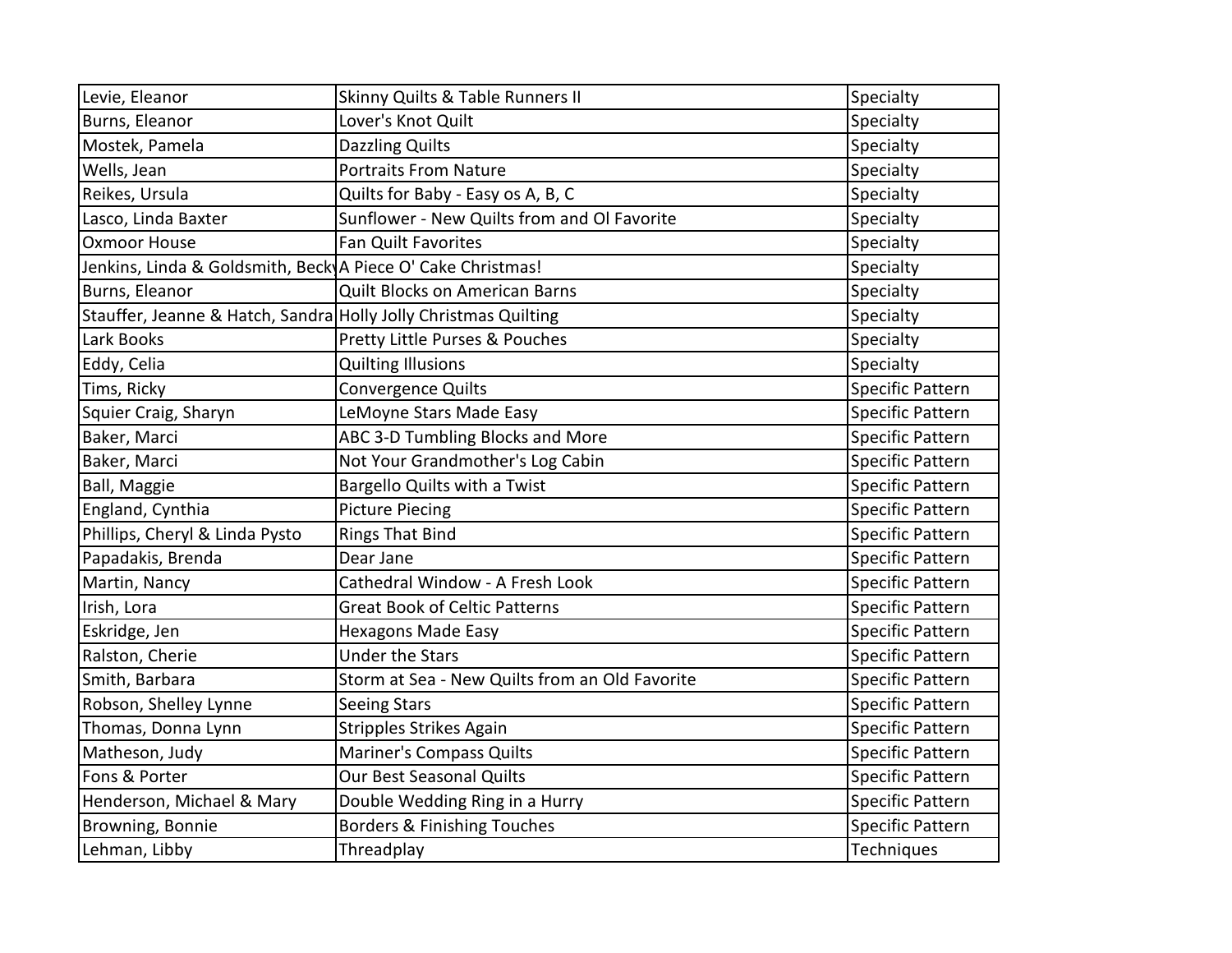| Williams, Beth Ann              | <b>Celtic Quilts</b>                                     | Techniques        |
|---------------------------------|----------------------------------------------------------|-------------------|
| Baker, Marci                    | Oh My Stars!                                             | Techniques        |
| Venters, Diana & Elaine Ellison | Mathematical Quilts, No Sewing Required                  | Techniques        |
| Kaempfer, Barbara               | Log Cabin with a Twist                                   | <b>Techniques</b> |
| Perry, Gai                      | Do-It-Yourself Framed Quilts                             | Techniques        |
| Helmkamp, Amy Whalen            | Simple Chenille Quilts                                   | Techniques        |
| Nephew, Sara                    | Mock Applique                                            | <b>Techniques</b> |
| McCaffery, Bonnie Lyn           | <b>Fantasy Floral Quilts</b>                             | Techniques        |
| Knapp, Mary                     | <b>Star Quilts</b>                                       | Techniques        |
| Eckmeier, Karen                 | Layered Waves                                            | <b>Techniques</b> |
| Eckmeier, Karen                 | <b>Happy Villages</b>                                    | Techniques        |
| Edie, Marge                     | <b>Bargello Quilts</b>                                   | Techniques        |
| Hart, Sandra & Gudny Campbell   | Piecing with Pixels - Unique Quilts from your own images | Techniques        |
| Papadakis, Brenda               | <b>Strip Clubbing</b>                                    | Techniques        |
| Henning, Brenda                 | Strip Therapy 2 Bali Pop Addiction                       | Techniques        |
| Weiss, Rita                     | The How to Candlewick Quilt                              | Techniques        |
| Poakalani & Serrao, John        | Poakalani Hawaiian Quilt Cushion Patterns & Designs      | Techniques        |
| Reynolds, Bethany S.            | Magic Stack-n-Whack Quilts                               | <b>Techniques</b> |
| Root, Elizabeth                 | Hawaiian Quilting and Full-Size Patterns                 | Techniques        |
| Causee, Linda                   | <b>Wacky-Pinwheel Quilting Wizard</b>                    | Techniques        |
| Warner, Jodi                    | Half-Square Triangles Illustrated Guide                  | Techniques        |
| Mullen, Jan                     | Cut-Loose Quilts - Stack, Slice, Switch and Sew          | Techniques        |
| <b>Rodal Press</b>              | <b>Innovative Piecing</b>                                | Techniques        |
| Cleveland, Susan K              | Precision & Panache                                      | Techniques        |
| Huff, Jaynette                  | Quilts from Grandmother's Garden - English Paper Piecing | Techniques        |
| McDonald, Leigh E.              | <b>Adventures in Circles</b>                             | Techniques        |
| Fronks, Dilys A                 | <b>Enchanted Views</b>                                   | Techniques        |
| Handley, Louise                 | <b>Fabric Silhouettes</b>                                | <b>Techniques</b> |
| Bruecher, Tacha                 | Hexa Go-Go                                               | Techniques        |
| Schamber, Sharon                | Piec-lique                                               | Techniques        |
| Capps Cross, Kaay M             | Black & White and Pieced All Over                        | Techniques        |
| Nadelstern, Paula               | Kaleidoscopes Quilts                                     | Techniques        |